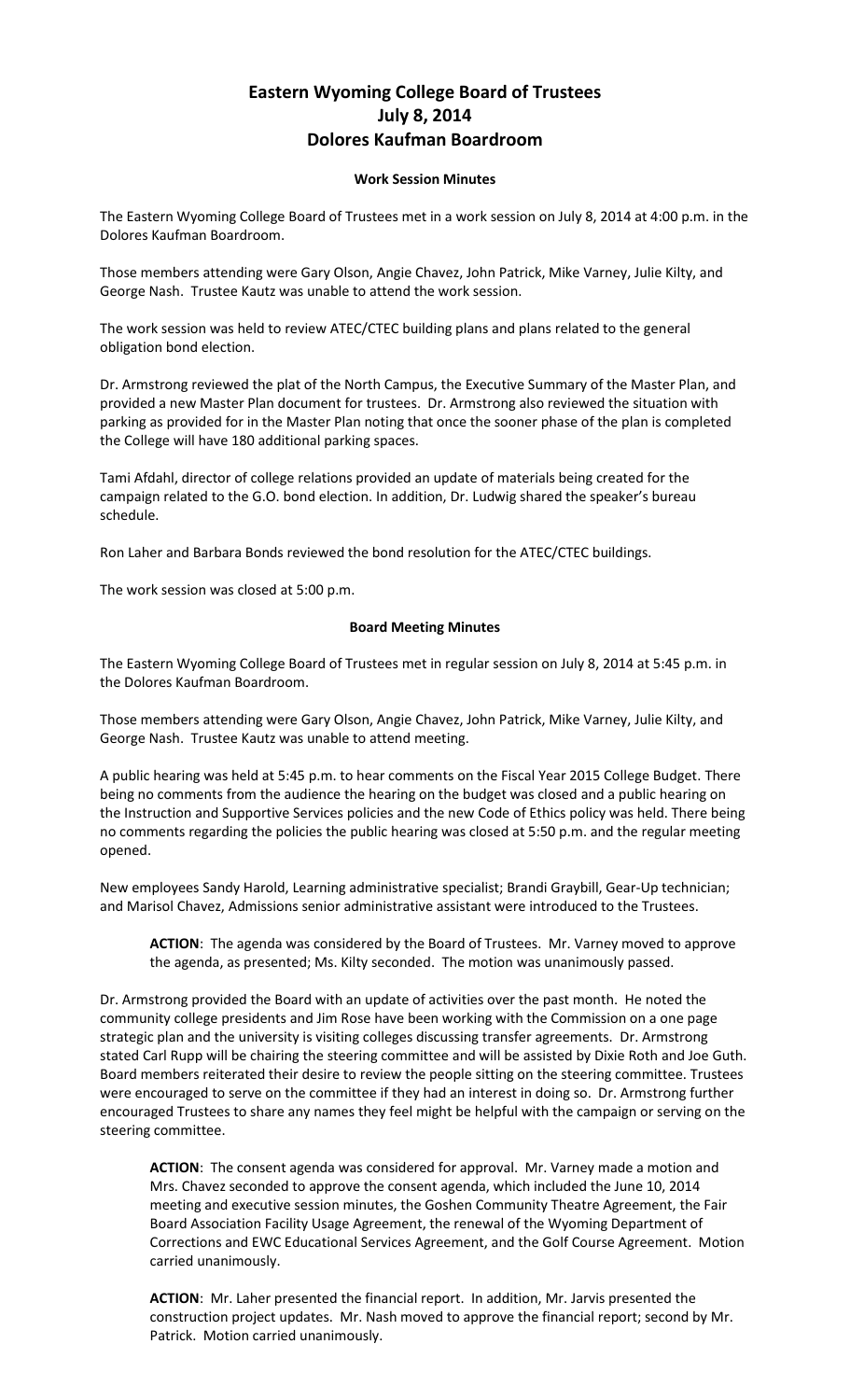**ACTION**: Mr. Laher presented the fiscal year 2014 transfers of unexpended/unencumbered appropriations and requested budget authority increases. Mr. Laher noted a public hearing was held on June 30, 2014 with no comments being offered for consideration. The Board was requested to approve the transfers and budget authority increases. Mr. Patrick moved to approve the fiscal year 2014 transfers of unexpended/unencumbered appropriations and the requested budget authority increases, as presented. Mr. Varney seconded and the motion was unanimously passed.

**ACTION**: The Trustees were reminded that EWC's one-half mill levy supports continuing concurrent enrollment, dual enrollment, and other post-secondary education programs and services through the Eastern Wyoming Board of Cooperative Educational Services (EW BOCES), of which EWC is a member. Mr. Laher noted a public hearing was held on June 30 and no comments were offered. Mr. Patrick moved and Ms. Kilty seconded the motion to approve the assessment of the one-half mill levy for FY-2015 and FY-2016, as presented. Motion carried unanimously.

**ACTION**: The Trustees were requested to approve the Fiscal Year 2015 College Budget. Ms. Kilty moved to approve the budget; second by Mr. Nash. Motion carried unanimously.

**ACTION**: The final reading was held for the proposed changes to the Instruction and Supportive Services Policies and Administrative Rules. Mrs. Chavez moved to approve on final reading the revisions to the Instruction and Supportive Services Policies and associated Administrative Rules, as presented. Mr. Nash seconded and the motion passed unanimously.

**ACTION**: The new Code of Ethics Policy was brought before the Board on final reading. Dr. Ludwig indicated Higher Learning Commission accreditation requires colleges to have a code of ethics policy. A motion was made by Mr. Nash and seconded by Ms. Kilty to approve on final reading the Code of Ethics Policy and associated Administrative Rules, as presented. The motion was unanimously passed.

**ACTION**: The Trustees were informed the Eastern Hall domestic hot water boiler is failing and needs to be replaced prior to the beginning of the Fall 2014 semester. The cost of the new boiler is expected to exceed \$30,000 and may take up to four weeks to receive. The quoted price includes the removal and disposal of the failing boiler, all labor, materials and equipment to perform the work in a workmanship like manner, and the costs of all applicable contractor bonds and insurance. In order to expedite the ordering and installation prior to the Fall semester the administration requested the Board waive the formal presentation of a recommendation to purchase at their next regularly scheduled meeting and to authorize the administration to proceed with the purchase when the bids are received and analyzed. The Board would then ratify the purchasing decision at their next regularly scheduled meeting. Mr. Varney moved to approve seeking bids for replacement of the Eastern Hall domestic hot water boiler and waiving Administrative Rule 6.0.1 in order to expedite the purchase. Mr. Nash seconded and the motion passed unanimously.

**ACTION**: Mr. Laher and Barbara Bonds presented the bond election resolution for consideration by the Board of Trustees. The bond election is being held to secure funding through a general obligation bond for completion of the Career and Technical Education Center and funding to construct the Agricultural Technology Education Center. Mr. Patrick moved and Mr. Nash seconded the motion to approve the resolution calling for the bond election. The motion was unanimously passed.

**ACTION**: The Board was requested to approve the appointment of Debbie Ochsner to the position of social science instructor. Ms. Ochsner holds a Master of Social Work degree from the University of Wyoming and a Bachelor of Science degree with a minor in Psychology also from the University of Wyoming. In addition, Ms. Ochsner has 15 years of clinical experience and has been an adjunct instructor for EWC for a total of 6 semesters. Ms. Kilty moved to approve the appointment of Debbie Ochsner to the position of social science instructor; Mr. Varney seconded. The motion passed unanimously.

**ACTION**: The Board was also requested to approve the appointment of Amanda Fear to the position of cosmetology instructor. Ms. Fear is a 2005 graduate of the EWC cosmetology program, has owned her own salon, and is currently finishing her instructor's hours at the IBMC facility in Cheyenne. Mr. Varney moved and Ms. Kilty seconded the motion to approve the appointment of Amanda Fear to the position of cosmetology instructor. Motion carried unanimously.